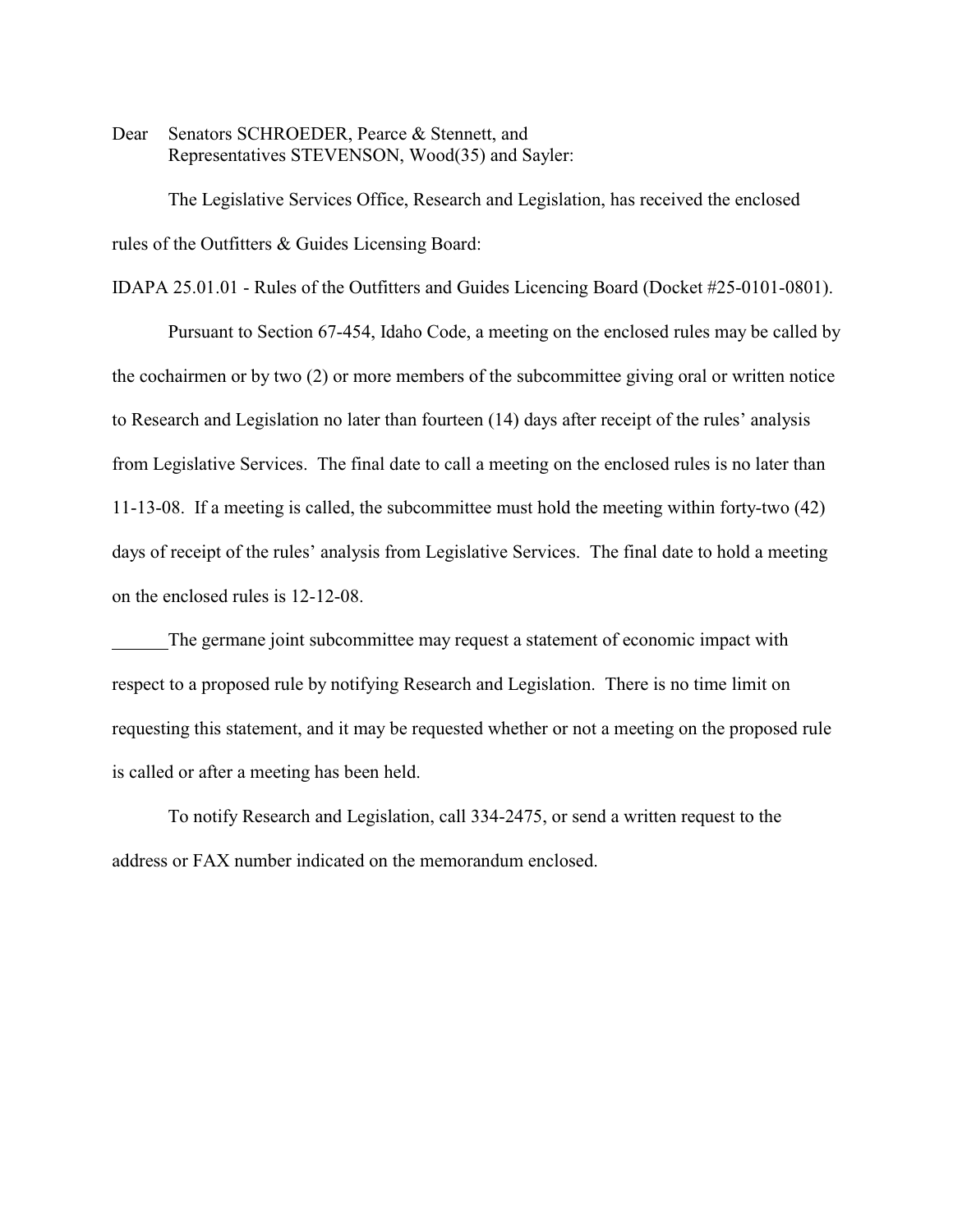## **MEMORANDUM**

| Rules Review Subcommittee of the Senate Resources & Environment Committee<br>and the House Resources & Conservation Committee |
|-------------------------------------------------------------------------------------------------------------------------------|
| Katharine Gerrity, Principal Legislative Research Analyst, LSO                                                                |
| October 24, 2008                                                                                                              |
| Outfitters and Guides Licensing Board                                                                                         |
| IDAPA 25.01.01 - Rules of the Outfitters and Guides Licencing Board<br>$(Docket #25-0101-0801)$                               |
|                                                                                                                               |

The Idaho Outfitters and Guides Board submits notice of proposed rule at IDAPA 25.01.01 - Rules of the Outfitters and Guides Licencing Board. Due to a delay in transmitting the rule from the Office of Administrative Rules, LSO just received this rule on today's date. According to the Board, the changes will require that outfitters continue to verify that their guides are properly trained but they will no longer be required to submit all training documents to the Board for review and storage. The Board notes that this will expedite the issuance of licenses. The Board also indicates that it will verify training on a case-by-case basis. Negotiated rulemaking was not conducted.

We have no specific comments regarding the rule as the result of our review. The rule appears to be authorized pursuant to Section 36-2107, Idaho Code.

cc: Outfitters and Guides Licensing Board Jake Howard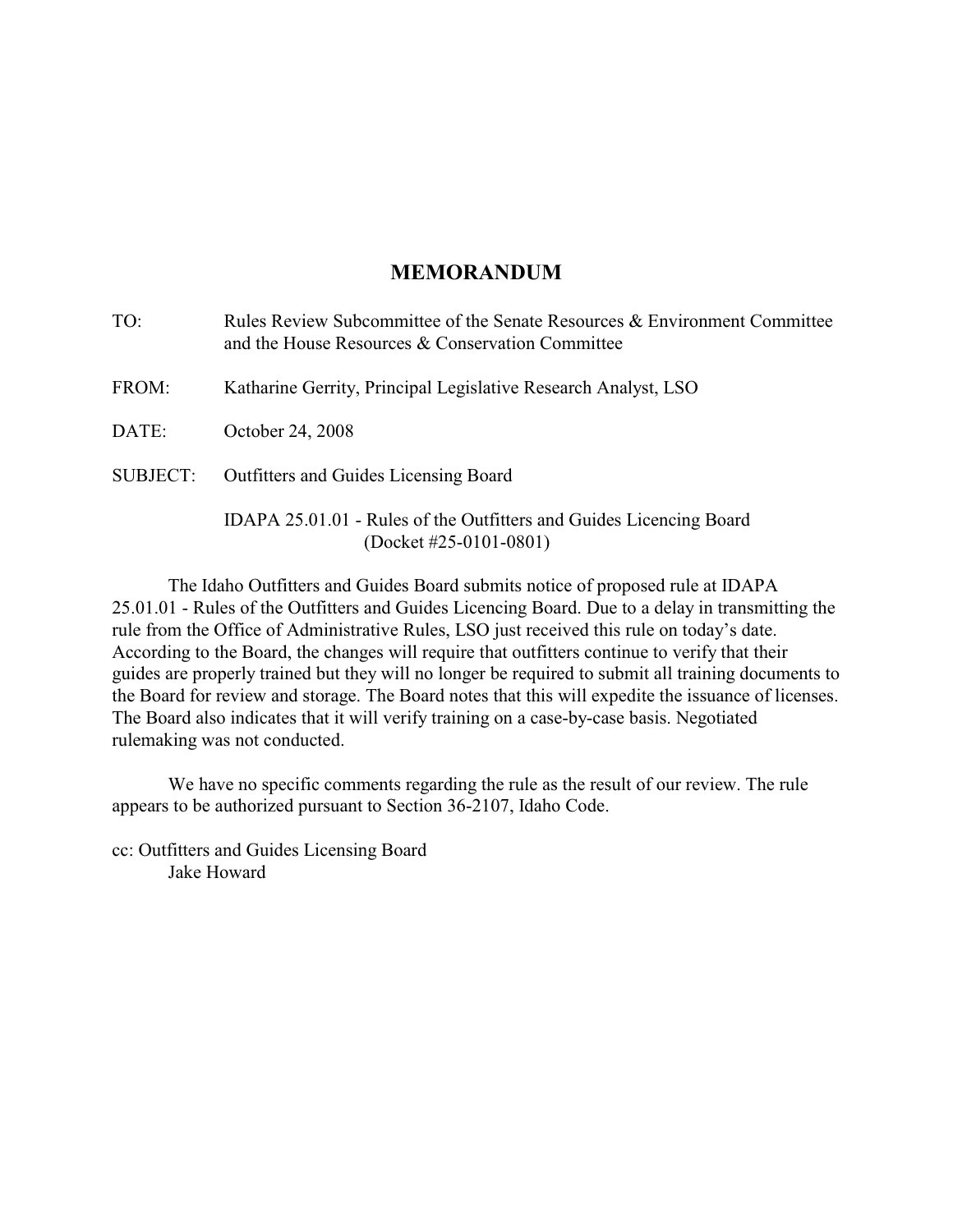# **IDAPA 25- OUTFITTERS AND GUIDES LICENSING BOARD 25.01.01 - RULES OF THE OUTFITTERS AND GUIDES LICENSING BOARD DOCKET NO. 25-0101-0801**

#### **NOTICE OF RULEMAKING - PROPOSED RULE**

**AUTHORITY:** In compliance with Section 67-5221(1), Idaho Code, notice is hereby given that this agency has initiated proposed rulemaking procedures. The action is authorized pursuant to Sections 36-2107(b) and (d), Idaho Code.

**PUBLIC HEARING SCHEDULE:** Public hearing(s) concerning this rulemaking will be scheduled if requested in writing by twenty-five (25) persons, a political subdivision, or an agency, not later than October 15, 2008.

The hearing site(s) will be accessible to persons with disabilities. Requests for accommodation must be made not later than five (5) days prior to the hearing, to the agency address below.

**DESCRIPTIVE SUMMARY:** The following is a nontechnical explanation of the substance and purpose of the proposed rulemaking:

These changes will require that outfitters continue to verify that their guides are properly trained, however, the outfitter will no longer be required to submit all training documents to Board for review and storage. This will expedite the issuance of guide licenses. The Board has not had the means to verify individual guide training and has always been dependent on the outfitter verification. As such, all liability rests with the outfitter and not the State of Idaho. This change removes any doubt. Training will be verified by the Board on a case-by-case basis and in situations needing to be investigated by the Board enforcement unit. These changes will result in greater efficiency in the licensing process and allow to Board to more effectively deal with issues rather than processing paperwork with no real benefit.

**FEE SUMMARY:** The following is a specific description of the fee or charge imposed or increased: N/A

**FISCAL IMPACT:** The following is a specific description, if applicable, of any negative fiscal impact on the state general fund greater than ten thousand dollars (\$10,000) during the fiscal year resulting from this rulemaking: N/A

**NEGOTIATED RULEMAKING:** Pursuant to Section 67-5220(2), Idaho Code, negotiated rulemaking was not conducted because this rule affects a broad industry with varying interests*.*

**ASSISTANCE ON TECHNICAL QUESTIONS, SUBMISSION OF WRITTEN COMMENTS:** For assistance on technical questions concerning the proposed rule, contact Jake Howard, Executive Director (208) 327-7380 - FAX (208) 327-7382.

Anyone may submit written comments regarding this proposed rulemaking. All written comments must be directed to the undersigned and must be delivered on or before October 22, 2008.

DATED this 30th day of August, 2008.

Jake Howard Executive Director Outfitters and Guides Licensing Board 1365 North Orchard, Suite 172 Boise, ID 83706 (208) 327-7380 FAX (208) 327-7382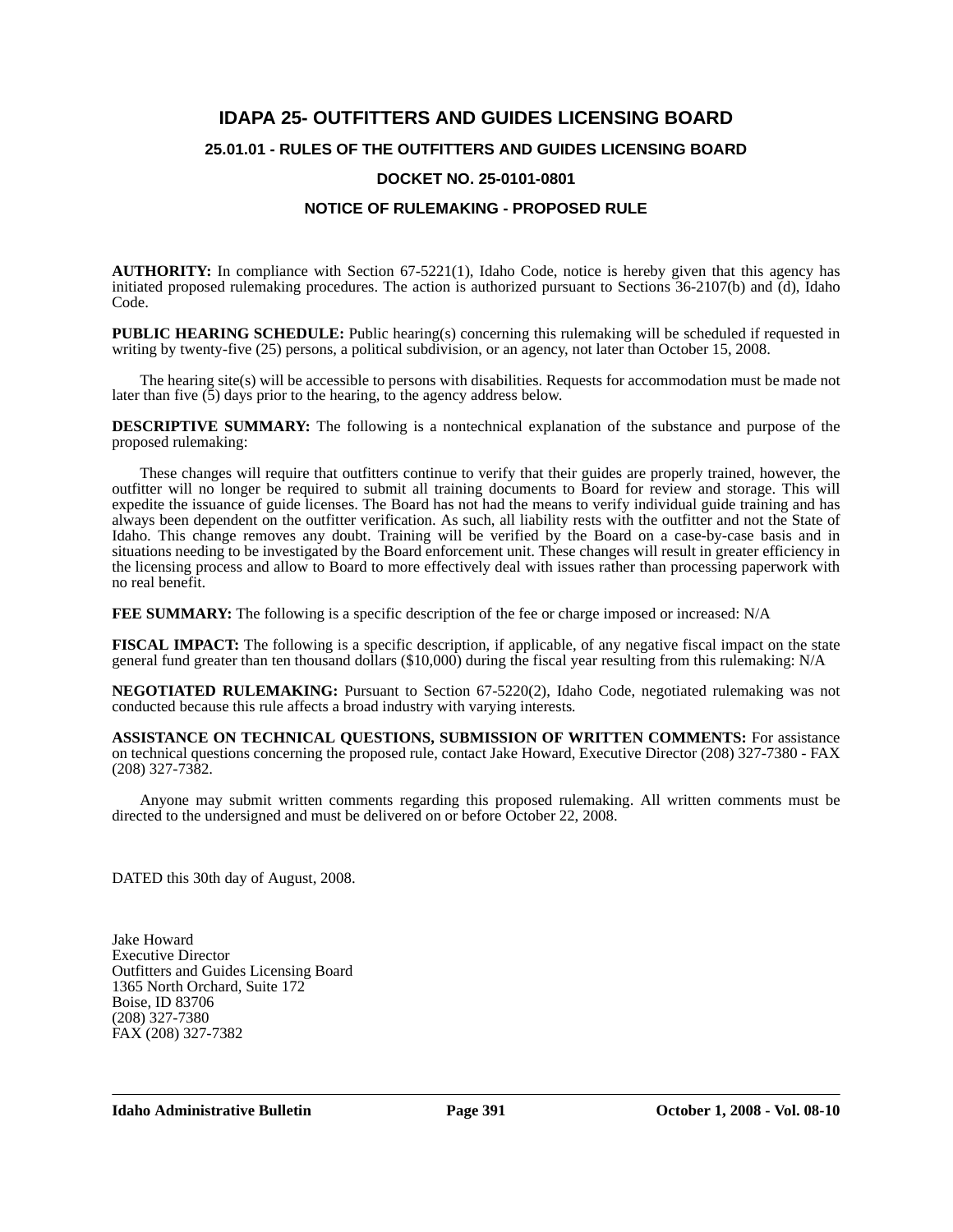#### **THE FOLLOWING IS THE TEXT OF DOCKET NO. 25-0101-0801**

#### **034. GUIDE APPLICATION REQUIREMENTS - GENERAL.**

To be complete, an application for a guide license must: (4-1-92)

First Aid Card. Be accompanied by an affidavit signed by the employing outfitter that the applicant will have a valid first aid card before they are employed as a guide. (4-11-06)

**02.** Signatures. Have the signature of the applicant and of the licensed outfitter(s) who wishes to he applicant as a guide, who shall certify that the applicant: (4-1-92) employ the applicant as a guide, who shall certify that the applicant:

Is qualified to perform the type of guiding activity(ies) for which the applicant seeks licensing; i.e., skiing, or other as may be applicable.  $(4-11-06)$ hunting, boating, skiing, or other as may be applicable.

**b.** Has extensive, first-hand knowledge of the operating area(s) and water(s) in or on which the applicant will be guiding. (4-11-06)

**c.** If the applicant is land based, is able to read and understand a map and compass or operate a global ng system (GPS) or other computerized map system.  $(4-11-06)$ positioning system  $(GPS)$  or other computerized map system.

**d.** Is clean and well-mannered with a desire to please those whom the applicant is called upon to serve.  $(4-11-06)$ 

**e.** The applicant for a hunting or boating guide license shall satisfy the training requirements pursuant to Sections 035 through 042 of this rule, prior to performing guiding services for an outfitter. Power boat fishing guides shall satisfy the training requirements pursuant to Section 048 of this rule. ( )

For hunting and boating guide applicants, the training form or log set forth in Sections 035 through 042 and Section 048 of this rule and shall be completed in full on a form provided by the Board before the guide license application is submitted to the Board and shall be maintained by the outfitter during the time the guide is employed by the outfitter for one (1) complete license year following the termination of employment of the guide.

 $($  )

The applicant for a ski guide license shall satisfy the training requirements pursuant to Section 044 of this rule prior to performing guide services for an outfitter. The training documentation required pursuant Section 044 of this rule shall be provided to the Board by the outfitter for each guide at the time of application. A copy shall be maintained by the outfitter for one (1) complete license year following the termination of employment of the guide. ( )

**h.** The applicant for a Technical Mountaineering/Rock Climbing license shall satisfy the training requirements pursuant to Section 045 of this rule prior to performing guide services for an outfitter. The training documentation shall be provided to the Board by the outfitter for each guide at the time of application. A copy shall be maintained by the outfitter for one (1) complete license year following the termination of employment of the guide. ( )

The applicant for a Snowmobiling guide license shall satisfy the training requirements pursuant to Section 047 of this rule prior to performing guide services for an outfitter. The training documentation on these forms shall be provided to Board the by the outfitter for each guide at the time of application. A copy shall be maintained by the outfitter for one (1) complete license year following the termination of employment of the guide. ( )

**03. Retention of Training Forms.** If a guide is involved in an accident or incident jeopardizing the health, safety or general welfare of a client, the training log shall be retained by the outfitter for a period of three (3) years from the date of the accident or incident. These forms shall be maintained by the outfitter for each guide and shall be available for inspection by the Board or agents of the Board.

**Idaho Administrative Bulletin Page 392 October 1, 2008 - Vol. 08-10**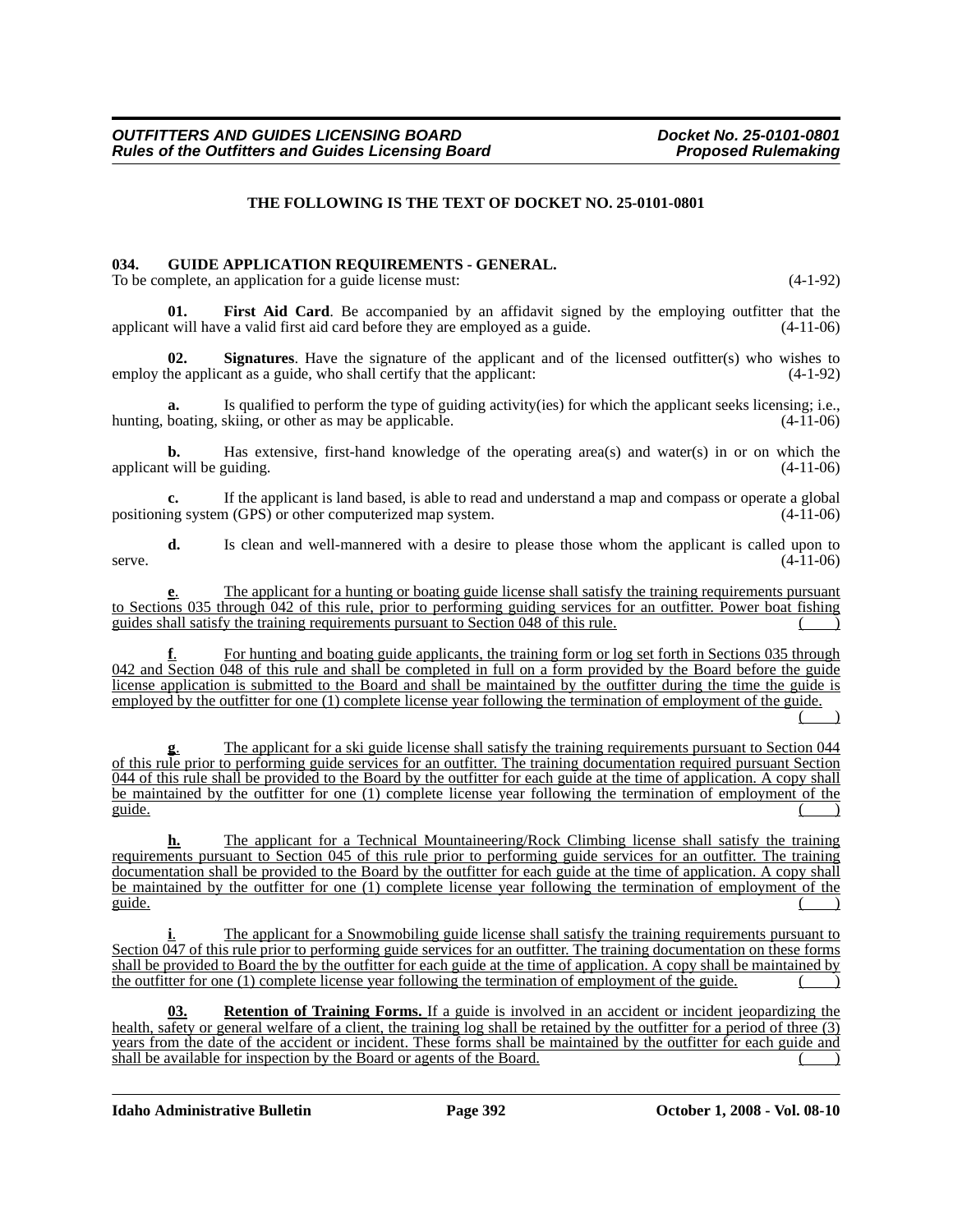#### **035. GUIDE APPLICATION REQUIREMENTS - HUNTING.**

A guide applicant for big game hunting may be licensed either as apprentice guide, or as a guide. (3-1-86)

**01. Apprentice Guide**. An apprentice guide is a new hunting guide applicant who has not had previous experience as an Idaho hunting guide. He may be licensed as an apprentice guide by submitting a completed application form and fee.

**02. Apprentice Guide**. An apprentice guide may assist a hunting guide while completing training necessary to become a guide, but may not be given primary responsibility for guiding a hunt. (3-1-86)

**Minimum Training Guide**. A new hunting guide applicant must have in addition to other general requirements outlined in Section 034 of this rule, the following minimum training certified by the employing outfitter before a guide license may be issued: *(3-1-86)*( )

The applicant must have been in the outfitter's operating area(s) for at least ten (10) days and must of trails, terrain, drainages, and game habits and habitat. (3-1-86) be knowledgeable of trails, terrain, drainages, and game habits and habitat.

**b.** He must be able to correctly cape an animal and be adequately trained so as to be able to instruct and assist clients in the proper care of meat. (3-1-86)

*04. Submission. Submission of a copy of a training form, with the employing outfitter's signature certifying that training is complete, will permit licensing as a guide rather than as an apprentice. (3-1-86)*

*05. Expedite. If an applicant wishes to expedite issuance of a hunting guide license, but does not have the required training and does not wish to be licensed as an apprentice guide, he must obtain from the Board, and have in his possession while training occurs, a validated training form. This form may be obtained by: (3-1-86)*

*Meeting all requirements for a hunting guide license except completion of the necessary training; and (3-1-86)*

*b. Submitting to the Board a completed guide license application form and guide license fee. (3-1-86)*

*c. Upon completion of the required training, the validated training form, with the outfitter's signature certifying that the required training has been completed, will serve as a twenty (20) day temporary license from the date the outfitter signs the form, provided that a copy of the validated training form has been immediately forwarded to the Board office for a license. (3-1-86)*

**0***6***4. Upgraded**. If an apprentice guide license has been issued, the apprentice license may be upgraded to that of a guide when the required training is completed, when certified by the employing outfitter, and a copy of the completed training form is submitted to the Board along with the amendment fee.  $(3-1-86)($ 

# **036.** *DESCRIPTION OF CLASSIFIED RIVERS* **GUIDE APPLICATION REQUIREMENTS -- RIVERS,**

Boating on any river, stream or lake is considered hazardous. For the purpose of these Rules, specific sections of some whitewater <u>river or</u> streams which are considered more hazardous have been designated "classified." Classified rivers are denoted by an asterisk (\*) in the list of rivers contained in Subsection 059.01.  $\left(3 + 86\right)$ rivers are denoted by an asterisk (\*) in the list of rivers contained in Subsection 059.01. *(3-1-86)*( )

### *(BREAK IN CONTINUITY OF SECTIONS)*

#### **038. FLOAT BOAT GUIDE -- UNCLASSIFIED RIVERS.**

To qualify as a float boat guide on unclassified rivers and streams, the applicant shall have had one (1) complete commercial float boat trip on each of the rivers applied for, (complete trip means the total section of river designated by the Board in Subsection 059.01), under the supervision of a float boat guide licensed for each of those rivers. A log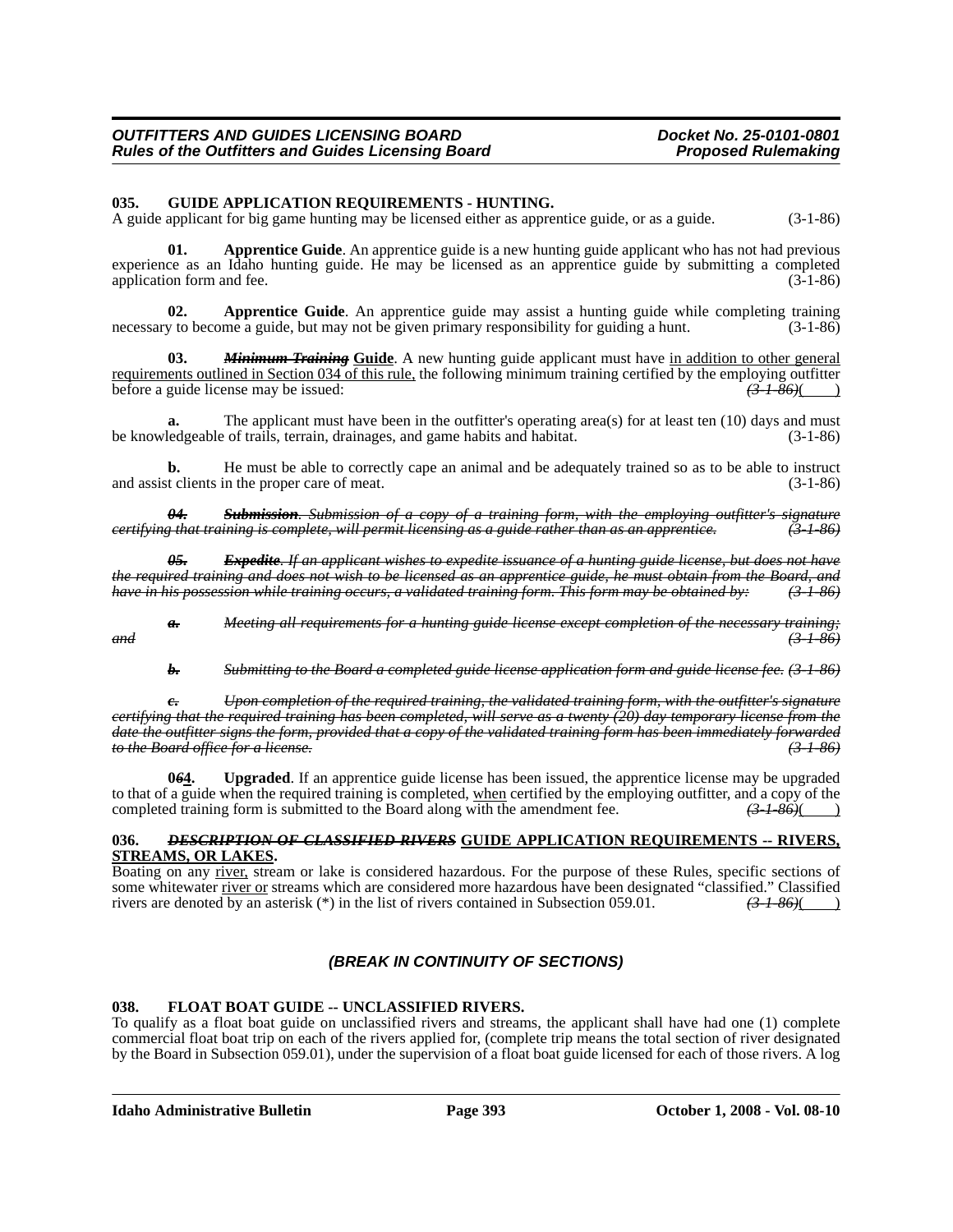#### *OUTFITTERS AND GUIDES LICENSING BOARD*<br>Rules of the Outfitters and Guides Licensing Board **Development Proposed Rulemaking** *Rules of the Outfitters and Guides Licensing Board*

of this experience shall *be kept and submitted to* be recorded on a form provided by the Board office giving dates, and location, and *the signature of* shall be maintained by the outfitter. *This training must be recorded on a form provided by the Board. (4-1-92)*( )

### *(BREAK IN CONTINUITY OF SECTIONS)*

#### **040. FLOAT BOATMAN QUALIFICATIONS -- CLASSIFIED RIVERS.**

An applicant for a float boatman license on classified rivers may qualify in one (1) of three (3) ways: (4-1-92)

**01. General**. He shall have had three (3) complete float boat trips on each of the classified rivers applied for under the direct supervision of a float boatman licensed for that river (complete trip means the total section of river designated by the Board in Subsection 059.01), or he shall have had one (1) or more complete float boat trips on each of the classified rivers applied for under the direct supervision of a float boatman licensed for that river with the remaining trip(s) in a boat with no more than one (1) other trainee, following a licensed float boatman for that river, but he must not have passengers in the boat. (4-1-92)

**a.** Allowances may be made for experience gained as a commercial boat operator on selected whitewater rivers with characteristics similar to Idaho's classified rivers; e.g. Colorado River (Grand Canyon or Cataract Canyon), Yampa River, Rogue River, American and Toulumne Rivers, other Idaho classified rivers, or the unclassified section of the Salmon River from North Fork to Corn Creek, provided the applicant has logged at least five hundred (500) miles as a commercial float boat operator on one (1) or more of those rivers. (4-1-92)

**b.** To *obtain credit for* <u>document</u> this experience, a statement signed by the applicant under oath or affirmation and notarized *must accompany the application* shall be recorded on a form provided by the Board office. The statement should include precise put-in and take-out points, miles logged for each trip, and the names and addresses of the boat operators who have employed them.  $(4.192)()$ addresses of the boat operators who have employed them.

**02.** Other. Or, he shall have logged at least five hundred (500) miles as a commercial float boat guide on any rivers applicable to Subsection 040.01.a., and shall have one (1) complete float boat trip on each river applied for under the direct supervision of a float boatman licensed for that river, or in a boat with no more than one (1) other trainee, following a float boatman licensed for that river, but there must not be any passengers in the boat. (Complete trip means the total section of river designated by the Board in Subsection 059.01). A log of this experience shall be recorded on a form provided by the Board office and maintained by the outfitter showing the dates, location of float boat trips and the signature of the outfitter. boat trips and the signature of the outfitter.

**03. Float Lead Boatman**. Or, if he is licensed as a float lead boatman on a classified Idaho river, he may qualify for a float boatman license on other classified rivers after one (1) complete float boat trip on each river applied for, under the direct supervision of a float boatman licensed for that river, or in a boat with no more than one (1) other trainee, following a float boatman licensed for that river, but he must not have passengers in the boat. (Complete trip means the total section of river designated by the Board in Subsection 059.01.) A log of this experience shall be *kept and submitted to* recorded on a form provided by the Board office and maintained by the outfitter showing the dates, location of float boat trips, and the signature of the outfitter. *This training must be recorded on a form provided by the Board.* 

#### **041. FLOAT LEAD BOATMAN QUALIFICATIONS.**

An applicant for a float lead boatman license must have had six (6) complete float boat trips except that upon Board approval, a licensee may train on and be licensed for a specific reach of a section only. (Complete trip means the total section or reach of a section of river designated by the Board in Subsection 059.01). One (1) trip must have been within the sixty (60) months preceding the date of the application on each of the classified rivers applied for. Any float boatman wishing to qualify for a lead float boatman license shall *maintain a log of* record on a form provided by the Board each commercial float boat trip made with dates, location, and signature of the outfitter. *This* The training *must* shall be recorded on a form provided by the Board and maintained by the outfitter. *(4-5-00)*( )

#### **042. POWER BOAT GUIDE.**

**Idaho Administrative Bulletin Page 394 October 1, 2008 - Vol. 08-10**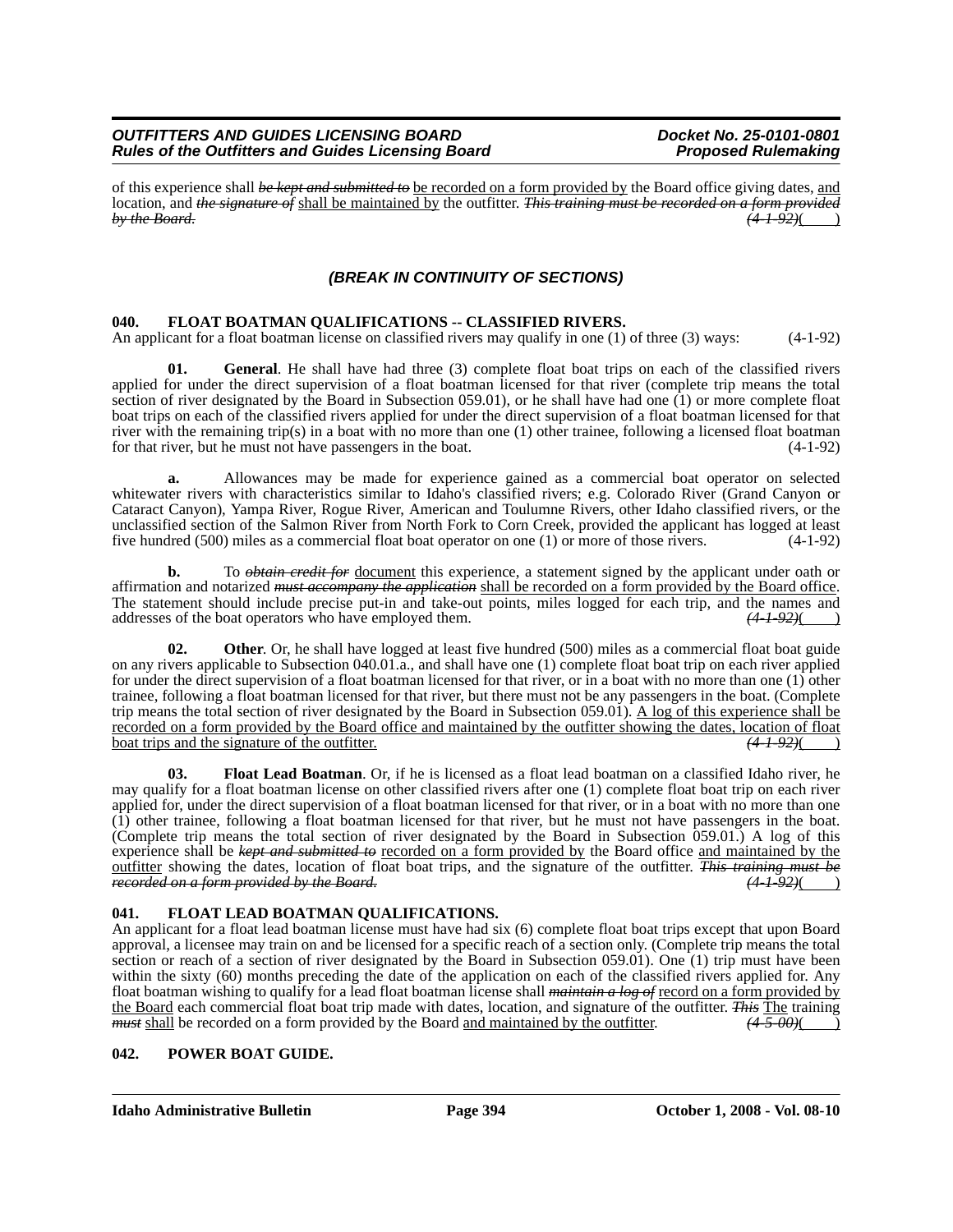#### *OUTFITTERS AND GUIDES LICENSING BOARD*<br>Rules of the Outfitters and Guides Licensing Board **Docket Medicing** Proposed Rulemaking **Rules of the Outfitters and Guides Licensing Board**

To qualify for a power boat guide license on: (4-1-92)

**01. Classified Rivers**. An applicant shall have spent fifty (50) power boating hours on the total length of the river or section of river designated on the application by the Board for which he wishes to operate, under the direct supervision of a power boat guide licensed for that river. The fifty (50) hours required shall be distributed as evenly as possible along the total length of the river or section of river for which qualification is sought. The exception to this rule is the Salmon River from the mouth of the Middle Fork to Salmon Falls, Salmon Falls to Ludwig Rapids, and Ludwig Rapids to Vinegar Creek or Spring Bar, on which the applicant may train for twenty-five (25) hours on each section under the direct supervision of a power boat guide licensed for that river section. (4-1-92)

**02. Unclassified Rivers and Streams**. An applicant shall have spent at least ten (10) power boating hours on the total length of the river or section of river designated by the Board on the application for which he wishes to operate, under the direct supervision of a power boat guide licensed for that river or stream. The ten (10) hours required shall be distributed as evenly as possible along the total length of the river or section of river for which qualification is sought.  $(4-1-92)$ 

**03. Lakes and Reservoirs**. An applicant shall have spent at least ten (10) power boating hours on the lake or reservoir on which he wishes to operate, under the direct supervision of a power boat guide licensed for that lake or reservoir. The ten (10) hours shall be distributed as evenly as possible on the entire area of the lake or reservoir for which qualification is sought. (4-1-92)

**04. Log**. A log of this experience shall be *kept and submitted with the application* recorded on a form provided by the Board office and maintained by the outfitter, showing the dates, river, lake or reservoir, location of put-in, destination, take-out, hours logged, and signature of outfitter. *This training must be recorded on a form provided by the Board.* 

#### **043.** *BOAT TRAINING LOGS/FORMS* **(RESERVED).**

*Boat training logs are available from the Board to record training trips. Training logs may be used for licensing purposes as follows: (4-1-92)*

*01. First Time Applicant. For a first time applicant, a copy of the completed training log that includes the applicant's signature and outfitter's dated signature verifying that the required training has been completed, shall be submitted, along with a completed guide application, copy of a current first aid card, and the necessary fees, to the Board before a guide license will be issued. (Exception: See Validated Training Form). (4-1-92)*

*02. Amend Current Guide License. To amend a current guide license to add an additional river segment(s), a copy of the completed training log that includes the applicant's signature and outfitter's dated signature verifying that the required training has been completed, shall be submitted, along with the necessary fees, to the Board so that an amended guide license can be issued. Validated training forms may be used as a temporary guide license while the regular guide license is being processed. To obtain a validated training form, a guide must specify the particular river section on which he wishes to train, and meet the following requirements: (4-1-92)*

*03. Other. If the guide is a first time applicant, he must submit a guide application form, first aid card, and necessary fees, and request a validated training form. When the completed paperwork is received at the Board, a validated training form will be issued to the applicant. Upon completion of training, a copy of the validated training form, containing the required guide's signature, supervisor's signature, and outfitter's dated signature, shall be returned to the Board. The validated training form retained by the guide will serve as a twenty (20) day temporary guide license effective the date of the employing outfitter's signature. The copy of the validated training form at the Board office will serve as an official training log to allow issuance of the regular guide license. (4-1-92)*

*04. Form. A currently licensed guide may also request a validated training form to add additional river sections to his license. Upon receipt of a request for a validated training form accompanied by the appropriate amendment fees, the Board will issue said form for the specified river section. When training has been completed, a copy of the validated training form containing the required signatures shall be sent to the Board and will be considered an official training log. Upon receipt by the Board, the amended guide license will be issued. The validated training form retained by the guide will serve as a twenty (20) day temporary license, effective the date of the employing outfitters signature. (4-1-92)*

**Idaho Administrative Bulletin Page 395 October 1, 2008 - Vol. 08-10**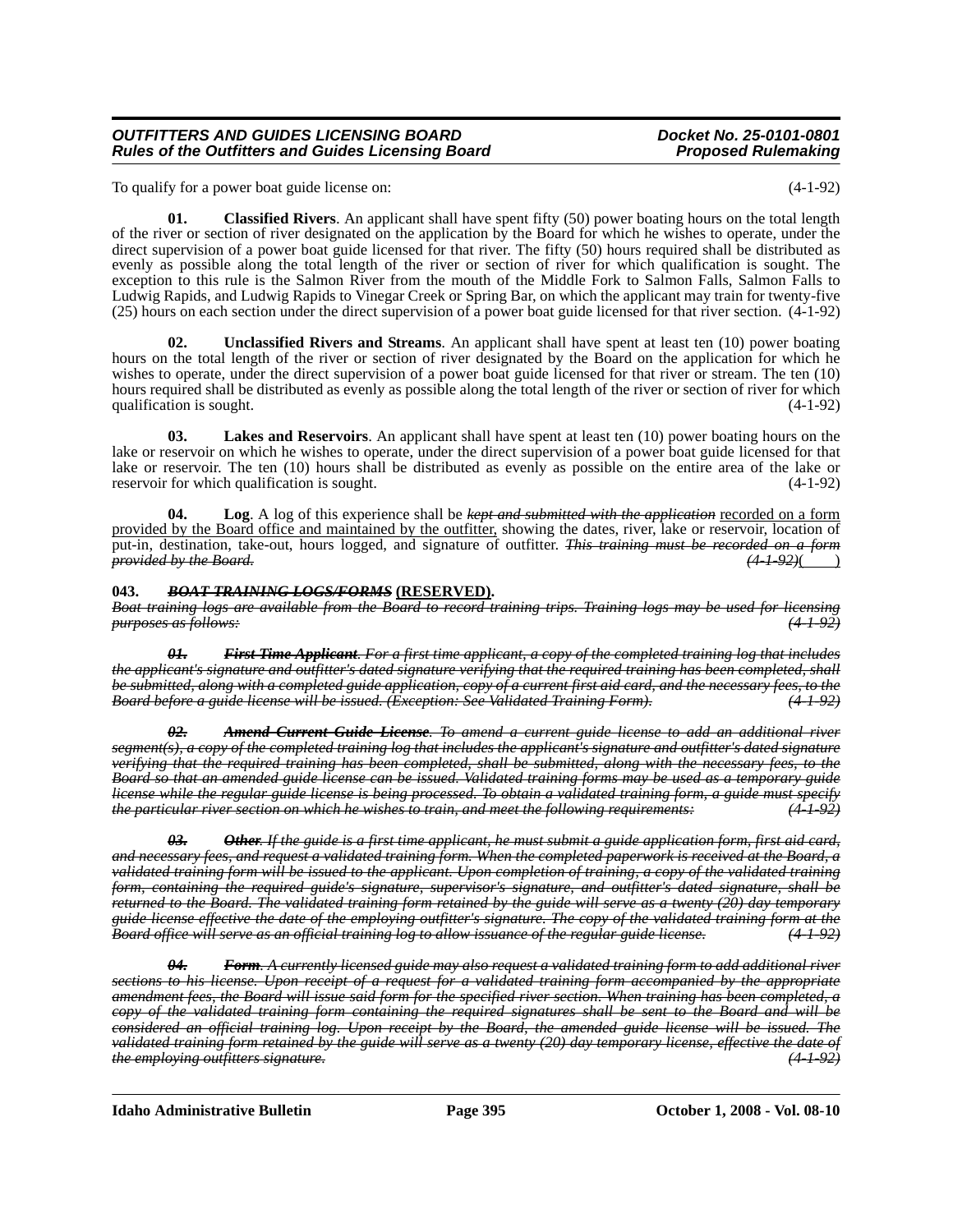#### *(BREAK IN CONTINUITY OF SECTIONS)*

#### 048. POWER BOAT FISHING GUIDE -- (LAKES AND RESERVOIRS).

All applicants for a power boat fishing guide license shall possess the ability and knowledge to: (10-15-88)

**01. Maneuver or Pilot**. Maneuver or pilot a power boat upon Idaho lakes and reservoirs open to power boat fishing. (10-15-88) boat fishing. (10-15-88) (10-15-88)

**02. Operation**. Have operated a power boat for a minimum of ten (10) hours upon the lakes and reservoirs being requested. (10-15-88)

**03. Log**. *Submit a log of said experience showing dates and hours logged, location of lakes and reservoirs upon which said experience has been gained as certified by the employing outfitter* A log of this experience shall be recorded on a form provided by the Board office and maintained by the outfitter showing the dates, location of power boat trips, and the signature of the outfitter.  $\frac{(10-15-88)}{(10-15-88)}$ dates, location of power boat trips, and the signature of the outfitter.

**04.** Law. Conduct his business in accordance with the Idaho Safe Boating Act (Idaho Code, Title 67, Chapter 10). (10-15-88) Chapter 10). (10-15-88)

#### *(BREAK IN CONTINUITY OF SECTIONS)*

#### **065. LICENSE AMENDMENTS.**

**01.** Procedure for Amendment to Outfitter License. An outfitter must procure an amendment to their license through the following procedure: (4-5-00)

**a.** The applicant requests an Amendment Request Form (OG9) from the Board. (4-5-00)

**b.** The applicant fills out and returns the completed Amendment Request Form to the Board along with an amended operating plan, financial statement, map (if applicable), land manager signoff sheets (if applicable), and the amendment fee as provided for in Section 009. (4-5-00)

**c.** The Board initiates a review and analysis of the application following which the applicant is informed that:  $(4-5-00)$ 

|     | Additional materials are needed to complete the application; or | $(4-5-00)$ |
|-----|-----------------------------------------------------------------|------------|
| ii. | The amendment request is granted; or                            | $(4-5-00)$ |

iii. The amendment request is denied. (4-5-00)

**02. Procedure for Amendment to Guide License**. A guide must procure an amendment to their hrough the following procedure: (4-5-00) license through the following procedure:

**a.** The guide or the outfitter must initiate the amendment request by contacting the Board. (4-5-00)

**b.** *The guide for which all amendment requests are made must meet and provide proof of original training requirements for the area and activity to be added or amended and proof of such training must be sent to the Board along with the amendment fee as provided for in Section 009.* The outfitter for which all amendment requests are made must submit: *(4-5-00)*( )